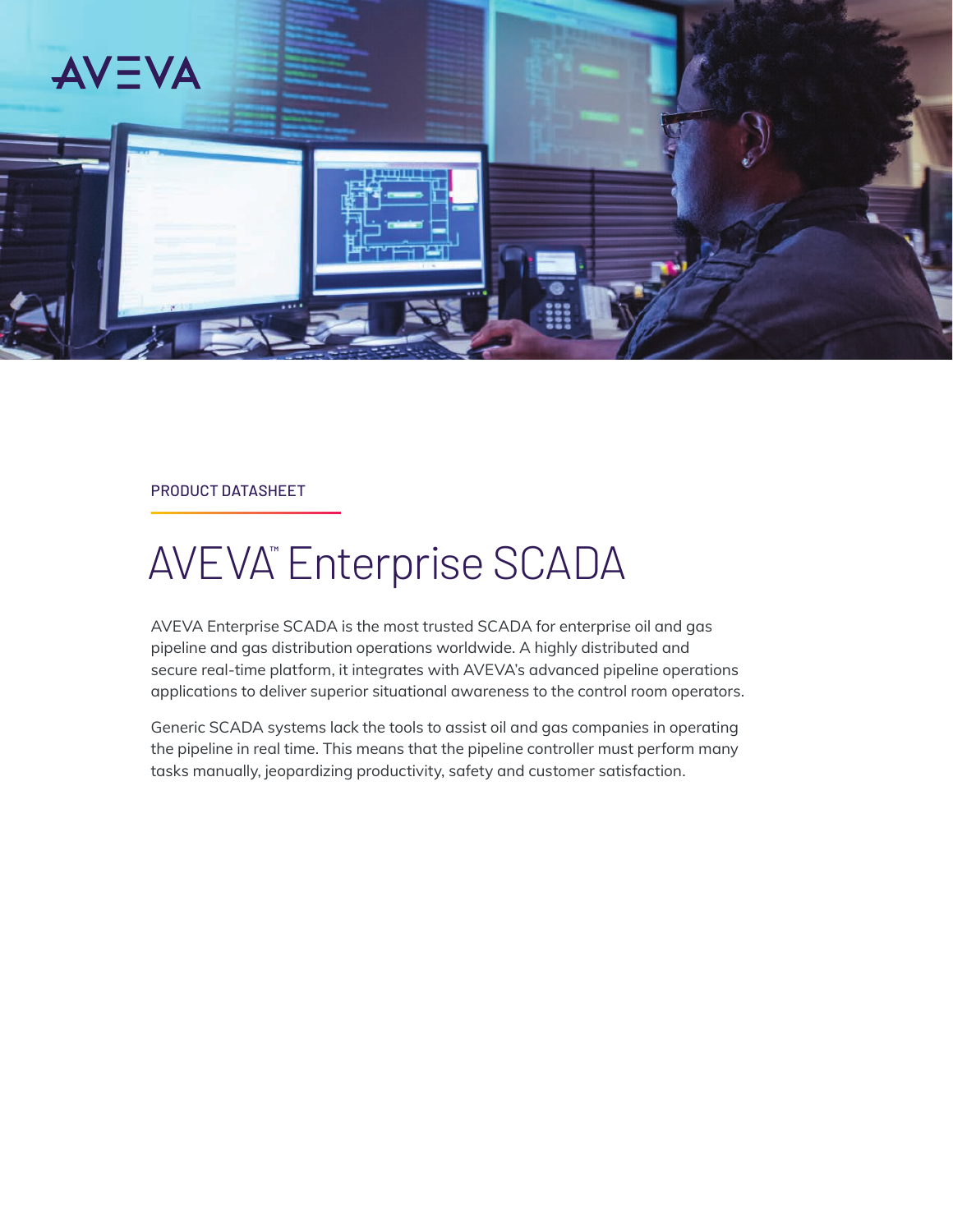## Overview

Leveraging decades of experience, AVEVA has become a provider of choice for many of the world's leading Oil and Gas pipeline and Gas distribution operators. Key decision makers have come to know that AVEVA is the first and last place to look for products that solve their business problems. AVEVA Enterprise SCADA is a high availability, multi-redundant real-time platform that makes the most of supervisory control and data acquisition (SCADA) standards. It combines the systems your business already relies on with technological solutions from our many software suites, our trusted partners and industry. You benefit from best-in-class choices all tailored to the unique needs of your business.

### **AVEVA Enterprise SCADA**

AVEVA Enterprise SCADA is the overarching platform and strategy on which AVEVA Midstream applications relies. It seamlessly integrates every tool you need under a single umbrella of monitoring, control and security. Your users experience a uniform, intuitive interface offering vital information – in real time. As the foundation for your enterprise, AVEVA Enterprise SCADA gives you the flexibility to add, move or delete blocks as needed while maintaining the integrity of the overall implementation. This system design yields a variety of strategic benefits including: